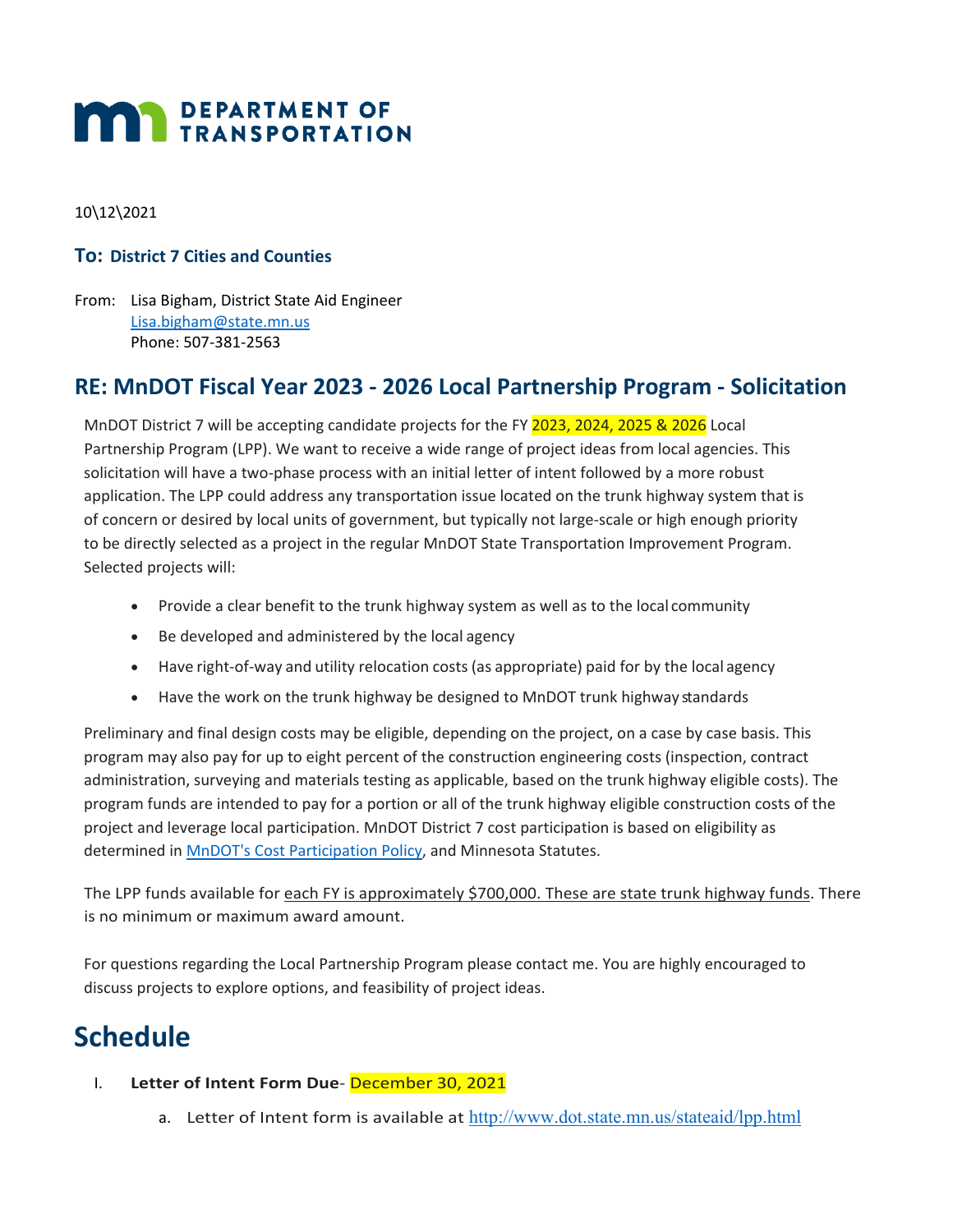- b. Email completed letter of intent form and any supporting documentation to [debra.yates@state.mn.us](mailto:debra.yates@state.mn.us)
- c. MnDOT will review and discuss the project proposal, considering policies, standards, condition factors, right of way and planned MnDOT work, and will follow up with discussion and comments with applicants.
- d. Local project applicants will have the opportunity to respond to MnDOT's comments and make adjustments to their proposals in their formal application.

#### II. **Formal Application Due**- February 25, 2022

- a. Application will be available at <http://www.dot.state.mn.us/stateaid/lpp.html>
- b. Email completed application and supporting documentation to [debra.yates@state.mn.us](mailto:debra.yates@state.mn.us)
- III. **Project selection** approximately March 16, 2022
- IV. **Notice of selected project** approximately March 23, 2022
- V. **Project Scoping** Local sponsor to coordinate with MnDOT to finalize the scope of the project. This is to ensure the project scope considers and accounts for all MnDOT requirements and gives the opportunity to discuss additional scope that MnDOT would like to see included.
- VI. **Project Development** Local sponsor to develop and manage project schedule. A MnDOT District Project Coordinator will be assigned to coordinate project development for MnDOT.
- VII. **Project Bid Letting** Local sponsor is responsible for project bid letting through their local letting process. Projects must be awarded to contractor by June 30, 2023 (FY 2023) and June 30, 2024 (FY 2024) etc.



## **Project Selection**

The District 7 LPP Selection Committee (composed of one city engineer, one county engineer and two district employees) will select projects. The committee participants will be selected by the D7 State Aid Engineer. Eligible participants are engineers from cities and counties who did not submit an application for that particular round of FY 2023-2026 solicitation.